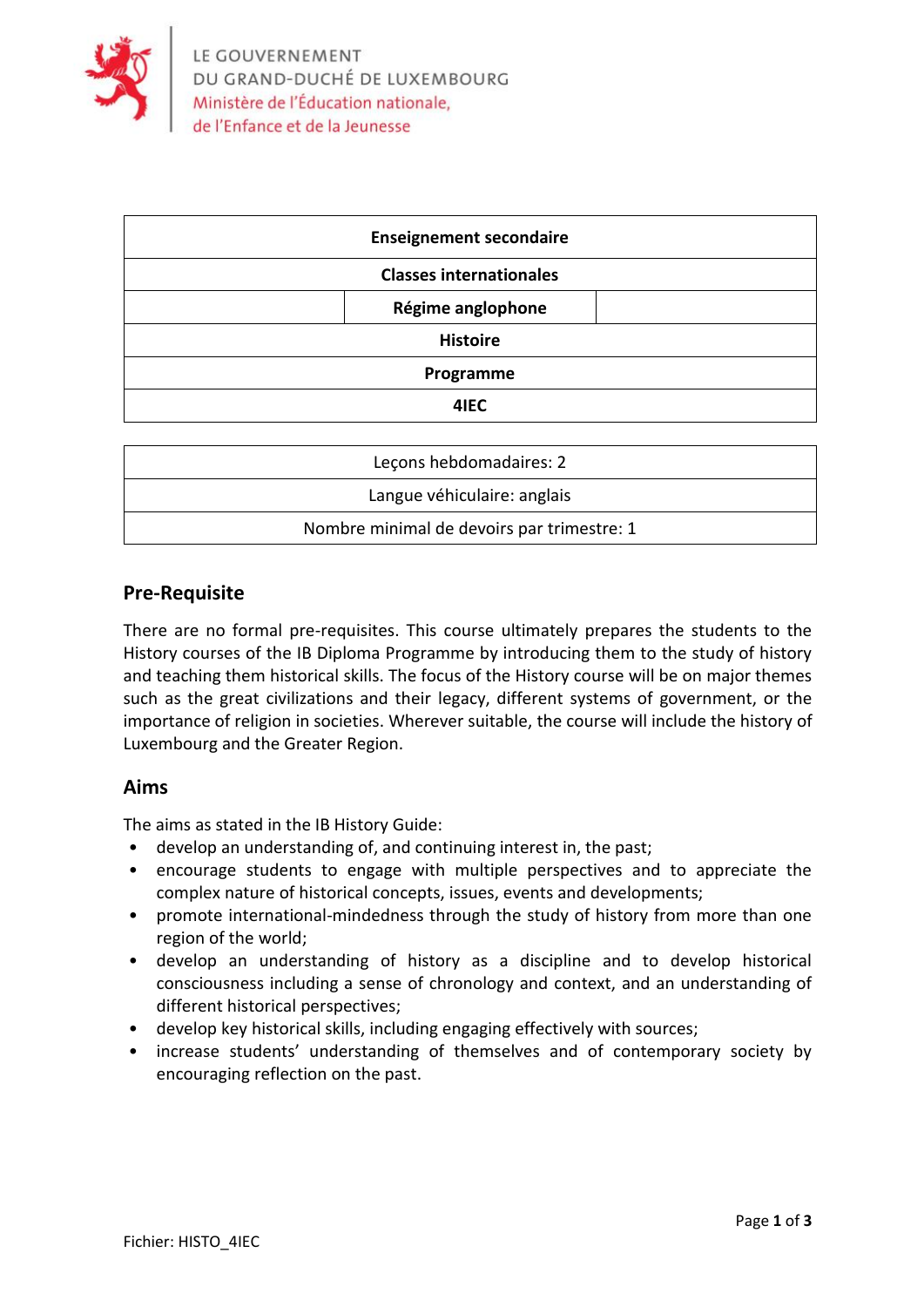

LE GOUVERNEMENT<br>DU GRAND-DUCHÉ DE LUXEMBOURG<br>Ministère de l'Éducation nationale,

# **Course components**

## **Imperialism and Colonialism**

The focus of this unit will the impact of economic competition and political domination of Africa and Asia. Students will be introduced to the different notions of imperialism and learn to define the concept. They will also explore how imperialism and nationalism are related, as well as the connection between Social Darwinism and imperialism.

The unit will furthermore study the impact of imperialism on indigenous people and to what extent it still affects these people nowadays.

Students will be introduced to the rich Asian and African cultures and will therefore critically examine the political, economic and cultural impact of imperialism in Africa and Asia. They will have the possibility to assess imperialism through different perspectives.

## **The First World War**

The significance of the First World war and its impact on European History will be assessed in this unit. Students will study the causes that led to the war and its course. They will be introduced to the concept of Total War and home front, and learn how every aspect of life was affected by it by studying soldier's letters among others.

At the end of this unit the impact of the war will be studied. Students will assess the political and territorial changes that resulted from the war, as well as the economic problems that followed. They will also learn that the war had some positive effects such as the granting of the right to vote to women after 1918.

## **The Interwar Years**

This unit encompasses the years 1919 to 1939. Students will study the Weimar Republic. The Weimar Republic is exemplary because of the establishment of a democratic constitution in 1919. Nevertheless, the young democracy had to fight enemies on the right and on the left of the political spectrum. The economic depression that engulfed the world after the Wall Street crash of 1929 will eventually lead to the fall of the Weimar Republic and the rise to power of Adolf Hitler (this topic will be studied in 3IEC).

But the study shall not be limited to Germany. Other European countries looked towards authoritarianism to find a solution to their economic problems. Time does not allow an in depth study of all the political and economic struggles of the interwar years.

Teachers should make sure that students have an overview of political and economic developments of that period. Student must be introduced to the concepts of economic depression, speculation, fascism, totalitarianism with the help of specific examples.

The unit will furthermore study the Economic Depression (1929-1939) and make the link between the economic developments in the United Sates and those in Europe. They will again evaluate the interdependence of different events and developments in different countries and even continents, thereby they will learn the concept of world history.